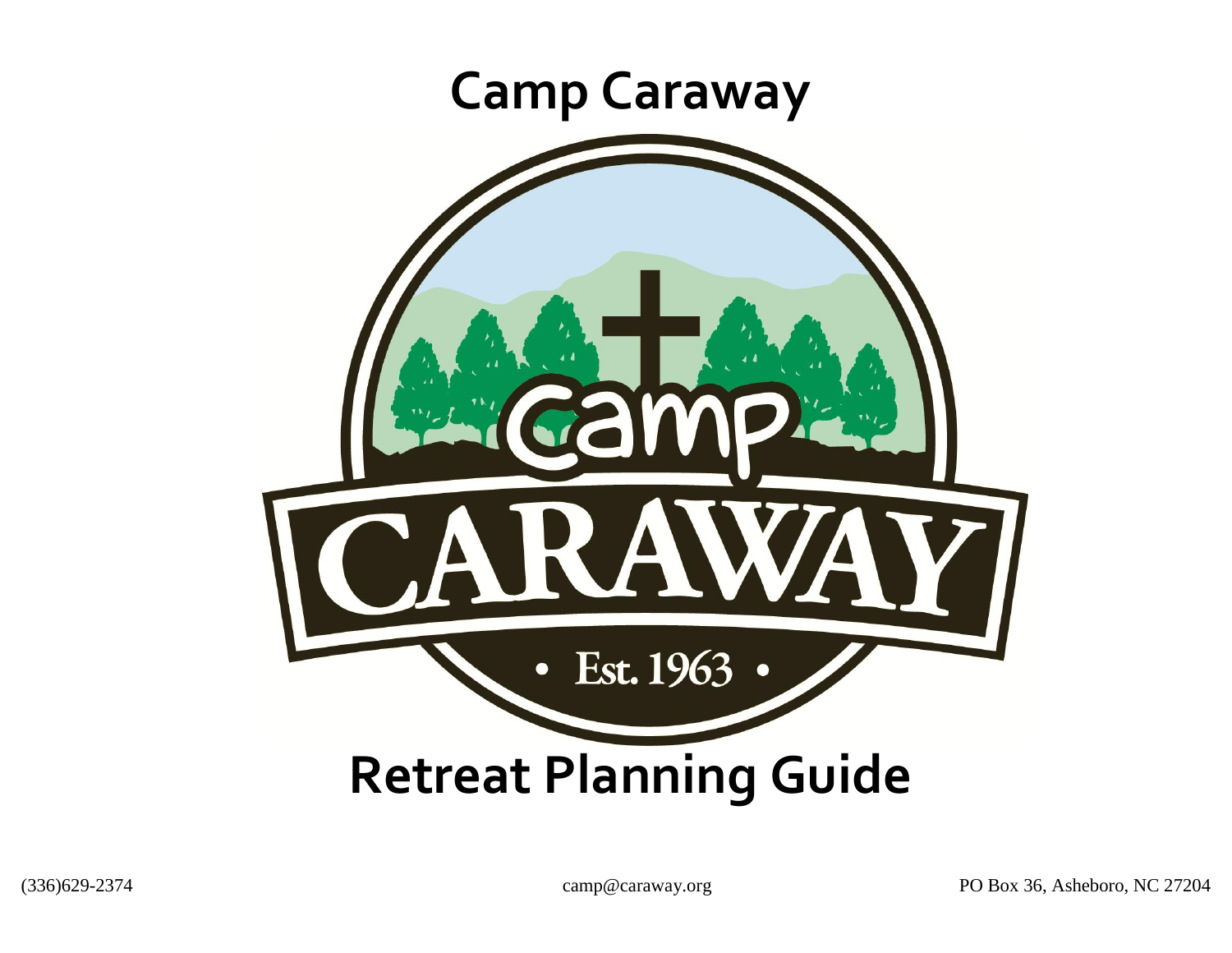## **Table of Contents**

Introduction

Why Have a Retreat

Where Do We Go

Who is in the Group

Group Goals

A Retreat Theme

Group Activities

Learning Styles of the Group

Retreat Free Time

**Staffing** 

Accommodations

Food

Pricing

Taking Care of the Caretaker

Conclusion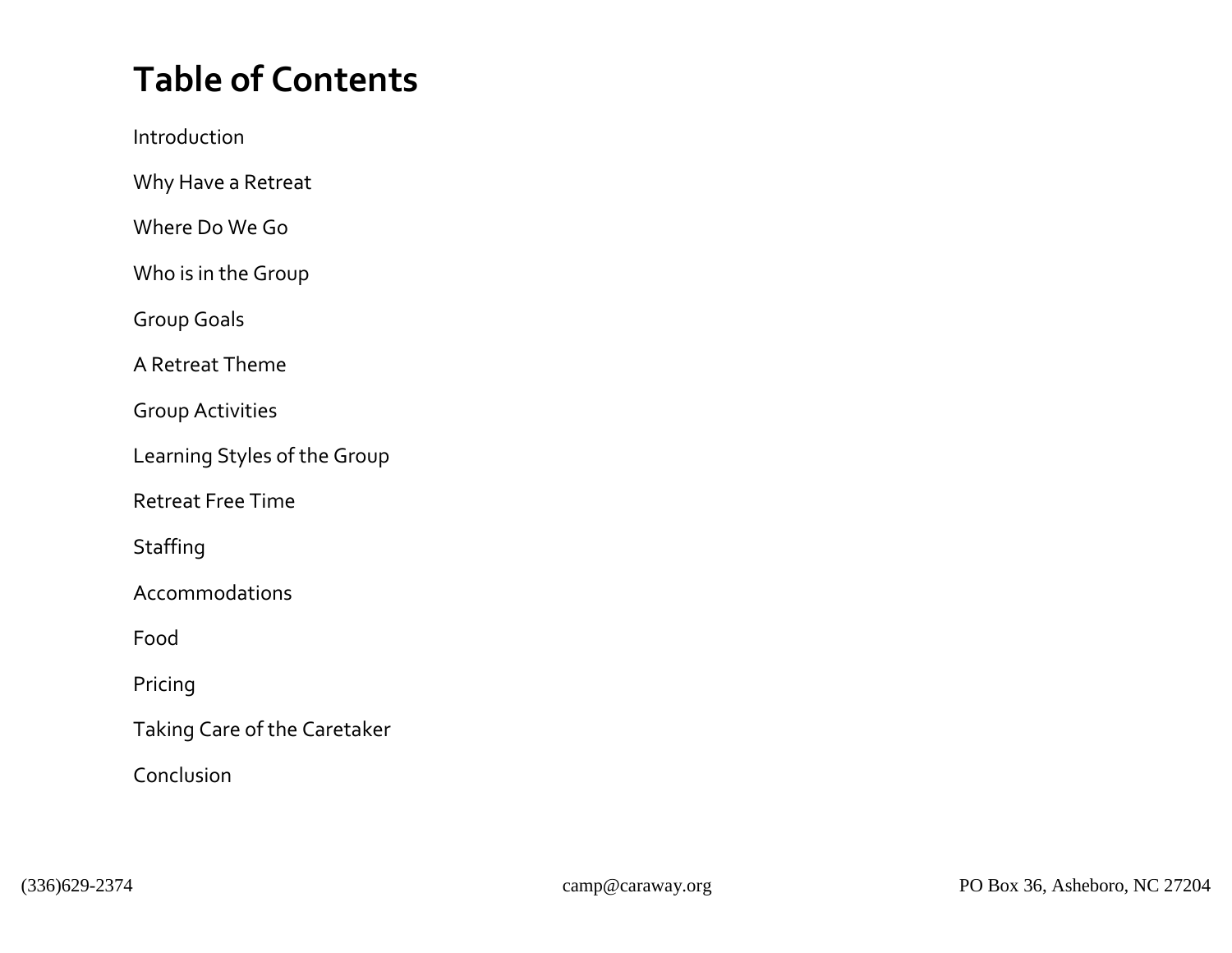### **Introduction**

Groups choosing to have a retreat experience are often confused by a lot of information given in sporadic doses prior to the actual event. Caraway Conference Center & Camp has created this document in an attempt to assist your group with the planning process of the retreat. Our desire is that you will be able to effectively and efficiently plan your retreat in a manner that is enjoyable.

## **Why Retreat?**

Choosing to have a group retreat can be one of the most meaningful programs of the year for your organization. The growth that is created during a retreat can be, and often is, long-term. Furthermore, the process by which this growth occurs is often positive, memorable, and unique. Retreats are held for group growth, but also occur for a variety of other reasons.

Organizations facilitating group retreats at Caraway include churches, schools, and non-profit organizations. Their reasons for having a retreat are as varied as the organizations themselves. We host groups who educate their membership on everything from speaking German to learning the status of the local owl population. We have also seen groups here for deep spiritual experiences including summer camps and men's get-aways. Groups come for different reasons, but the experience usually has some things in common. These bonds include making memories, meeting friends, strengthening relationships, learning, and growth.

### **Where Do We Go?**

Choosing the location is vital to the success of your retreat. Different facilities offer different experiences. In Randolph County alone (where Caraway is located) there are nine different camps/conference/retreat centers. These facilities offer differences in lodging, activities, food services, and overall campus usability. It is important to determine what you want from your retreat before reserving a site. Issues to discuss include the food service, meeting space, activities available, fees, interaction with other groups, and staff requirements. It is always a good idea to take a campus tour prior to booking the retreat.

Caraway staff are eager to showcase our lodging options, food service menus, facilities, activity choices and other special services, including continual staff presence during your stay.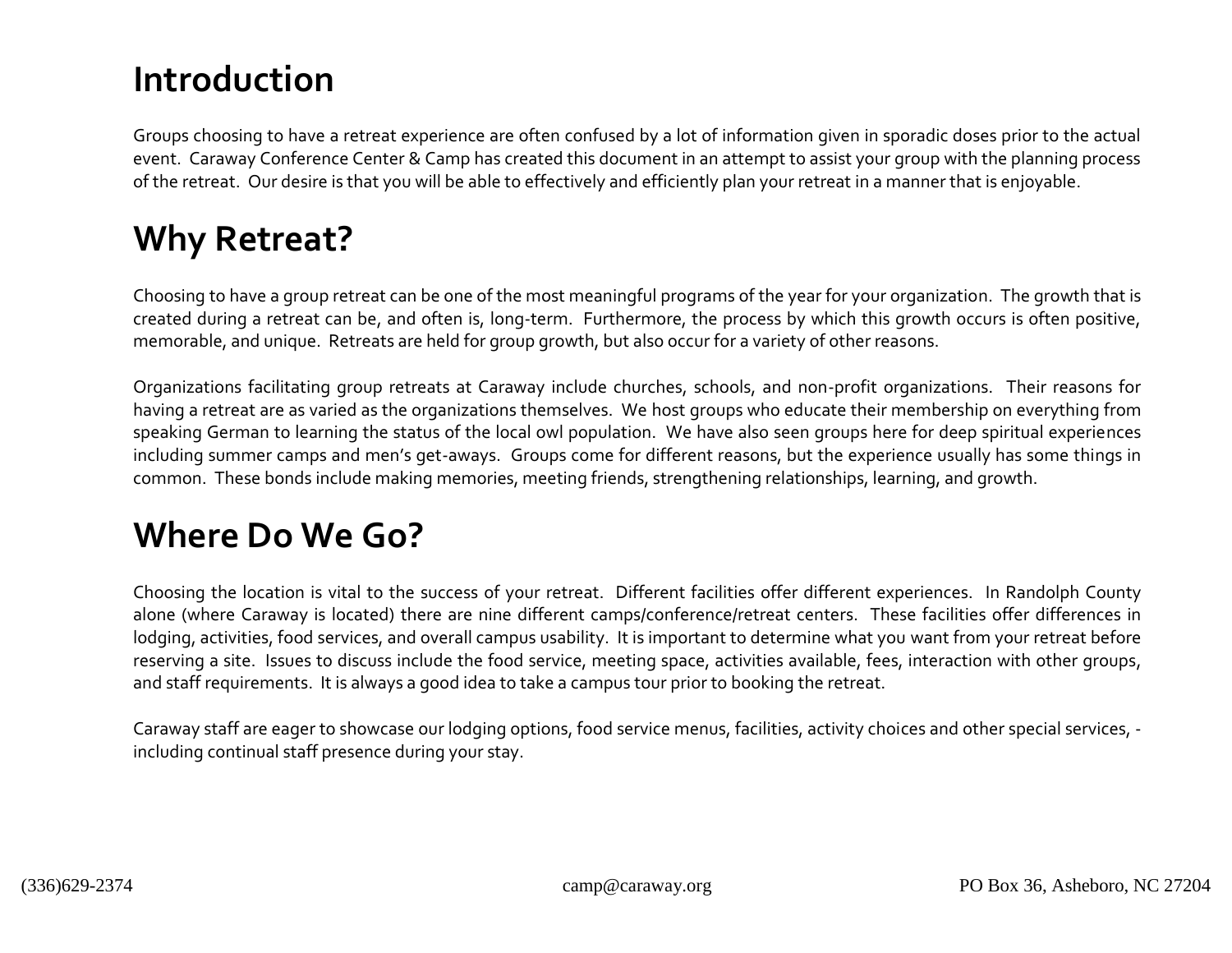## **Who's in the Group?**

Make sure that you are aware of the dynamics in your group. Ask how the group relates to each other. Ask what your groups goals and needs are. Determine the overall purpose of the retreat.

Is your group challenged with a certain need? (Examples: Better Communication, Consistent Leadership, Stronger Teamwork) How can you tailor your activities, discussions, goals or theme to address the areas of need within your group?

Individuals develop throughout their lives - physically, spiritually, intellectually, and emotionally. When planning a retreat, program, or activity for a group remember the levels of development within your group. This will affect how they respond.

A brief look at children and youth developmental characteristics:

| 7 to 9 year olds:<br>Attention span of 10 -15 minutes<br>Enjoy making things<br>Like team competition<br>Active, hands-on learners<br>Curious, adventure seeking<br>Need practice making decisions<br>Sensitive to criticism                                                                            | 10 to 12 year olds:<br>Great energy, but may tire quickly<br>Starting to have 'crushes' (more likely girls than boys)<br>Attention span up to 20 minutes<br>Creative imaginations<br>Like challenges<br>Sensitive to criticism<br>Becoming better decision-makers<br>Demand adults follow same rules as them          |
|---------------------------------------------------------------------------------------------------------------------------------------------------------------------------------------------------------------------------------------------------------------------------------------------------------|-----------------------------------------------------------------------------------------------------------------------------------------------------------------------------------------------------------------------------------------------------------------------------------------------------------------------|
| 12 to 15 year olds:<br>May become easily tired<br>Can assume perspective of others, step into their shoes<br>Self-conscious<br>Want to be like everyone else, a part of peer group<br>May be less willing to take risks<br>Give more time than you think necessary for them to<br>respond to questions. | 15 to 18 year olds:<br>Want independence from parents, other adults<br>Able to assume greater responsibility<br>$\bullet$<br>Want respect from peers and adults<br>$\bullet$<br>Trying to establish personal identity<br>Self-conscious<br>$\bullet$<br>Increased ability to think abstractly, logically<br>$\bullet$ |

**Caraway provides numerous activities suited to specific age groups.**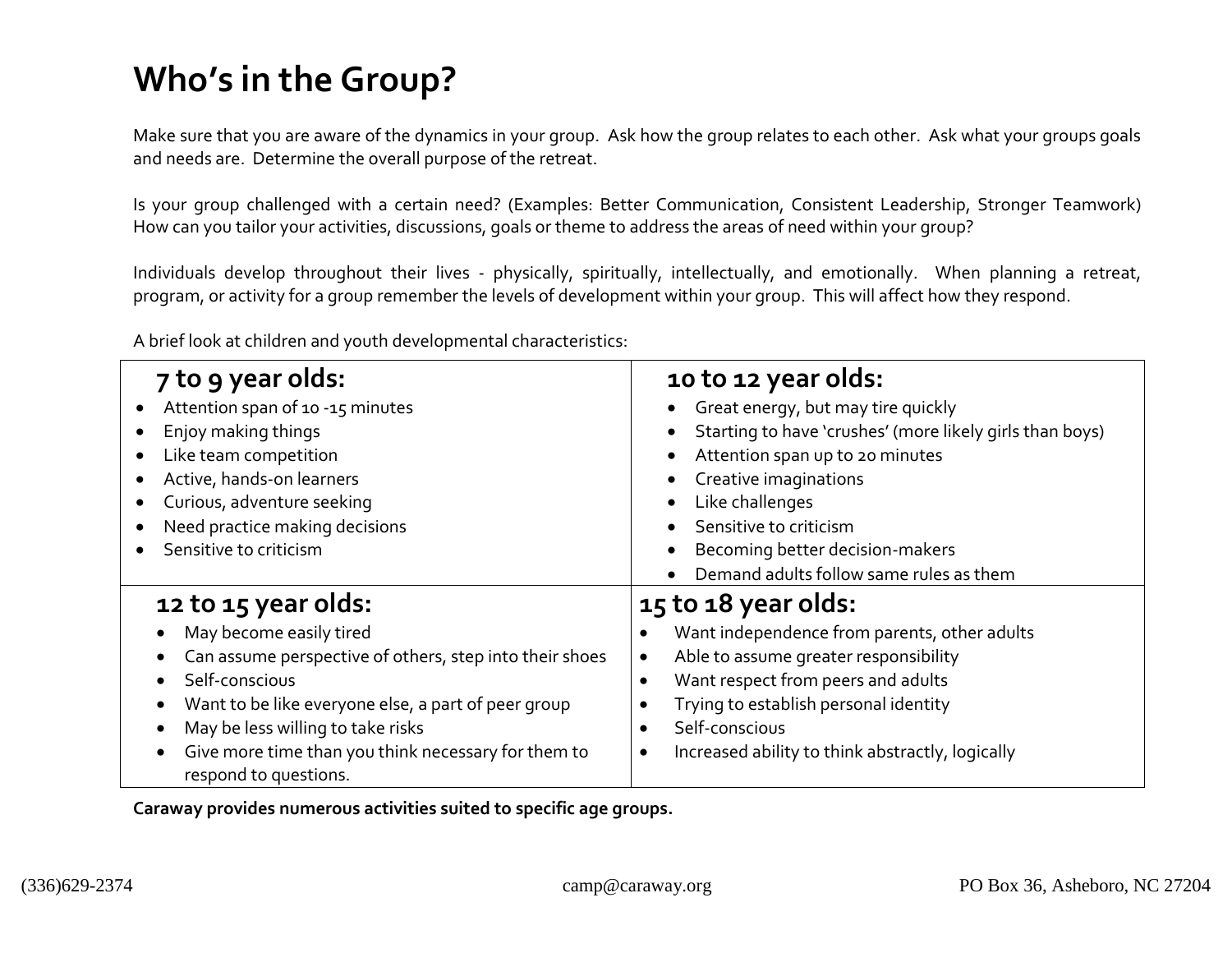### **Group Goals**

Choosing the goals for your retreat is one of the most important steps of the planning process. What do you think your group needs? Remember to consider and include aspects of the needs you see in the group dynamics.

Remember that goals need to be **S.M.A.R.T.:**

**Specific** – Making vague and broad goals will lead you down the road to disappointment or dissatisfaction. What do you want to achieve with your group in the amount of time that you have? Give your goals some qualifiers that answer the questions following questions. Who? What? When? Where? Why? Which?

**Measurable** – Create your goals around quantities or qualities that can be measured. If you have nothing to measure, then you have nothing to use in gauging the progress while chasing your goals.

**Attainable** – Are your goals beyond the reach of your group at this time? Have you stepped outside the bounds of your own skills as a leader/facilitator? To have a successful retreat, make sure you have set goals that fit your abilities and those of your group.

**Realistic** – Do your goals aim for things that are impossible or unreasonable for the group at hand?

**Timely** – Make sure to give your goals specific timeframes. This will make your goals more measurable and will help provide you with some built-in flexibility. If one activity is taking longer than expected, you can check the performance of your group and look ahead for a timeslot to borrow time from considering what part of your plans the group will complete ahead of time.

Example: GOAL – "I would like to learn how to fly like a superhero". Is this a S.M.A.R.T. goal? Use the steps to make it into one.

*Goal:* I am going to learn how to fly like a superhero.

**Specific:** I am going to learn how to fly by running off the roof of my house three times a week.

*Measurable:* I will learn to fly by running off the roof of my house three days a week and staying in the air for a distance of 10 feet.

Attainable: I will learn to fly by running off the end of my deck three days a week.

*Realistic:* I will learn to fly by taking lessons from an experienced pilot at the airport three days a week.

*Timely:* I will learn to fly by taking lessons from an experienced pilot at the airport three days a week over six months.

This final version is a S.M.A.R.T. goal, but not the same goal from the beginning. A realization occurred along the way that learning to fly by hurling myself off of a building would be hazardous. It did not turn out to be realistic to learn to fly without some sort of aircraft. After adding in some qualifiers and timeframes, a S.M.A.R.T. goal developed. **Caraway staff area always available for assistance!**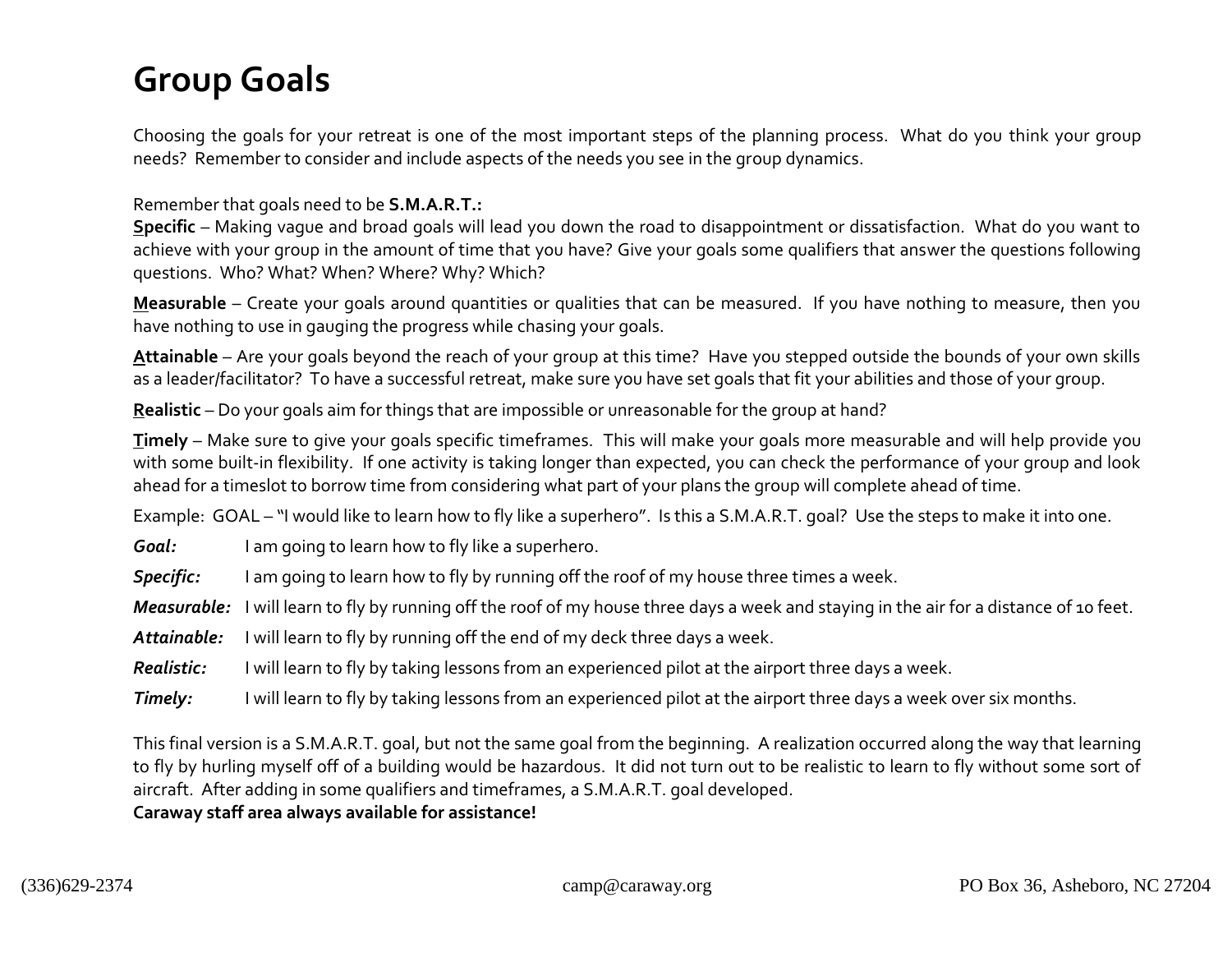## **A Retreat Theme**

Once you have the goals for your retreat, you have a guideline to use in planning the rest of your retreat. Coming up with a theme that incorporates your goals will give you a master design to follow with the rest of your planning steps. A simple approach to choosing a theme would be to use a topic your group needs to address. A theme designed from such a topic (Ex: Unity) or a smaller integral piece (Such as communication, personality types, and personal strengths) would make a good starting point for your planning. As with your goals, don't be afraid to let your theme change as you think it through.

Be sure to stick to the theme for the entire retreat. Center activities around the main topics. Generally, retreats are brief experiences lasting not much longer than 48-72 hours. To have the theme be a focal point of all programs and activities will allow it to be more relevant and memorable. It is a good idea to look for ways to incorporate the theme into the facility. Would it be nice if the facility could fix a special meal that may tie in with your chosen topics? Will the challenge course facilitators agree to debrief the activities around the chosen theme? Be sure to ask these questions and others as you implement your retreat topic.

**Caraway recently prepared traditional German meals for a student language club on campus as a piece of the group theme.** 

## **Group Activities**

Activity time is necessary for a successful retreat. Activities allow you to break up the lecture or study time and get folks moving. Activities can be as simple as a hike in the woods or as complex as a high ropes course experience.

When planning the activity portion of the retreat, be sure to ask good questions about the group. How active is the group? What activities will they be satisfied with? What will stimulate the group after a long learning session?

Also, ask yourself good activity related questions. What activities can you provide yourself? What activities can the facility provide? Are there added fees for activities? Are there free activities available? This is where a pre-visit will come in handy again.

Be sure to ask about restrictions, equipment needed, appropriate dress, and other requirements when booking activities.

**Caraway offers groups a mixture of free activities and activities that include additional fees. A list of activities is available on request from the Camp Caraway office or at caraway.org.**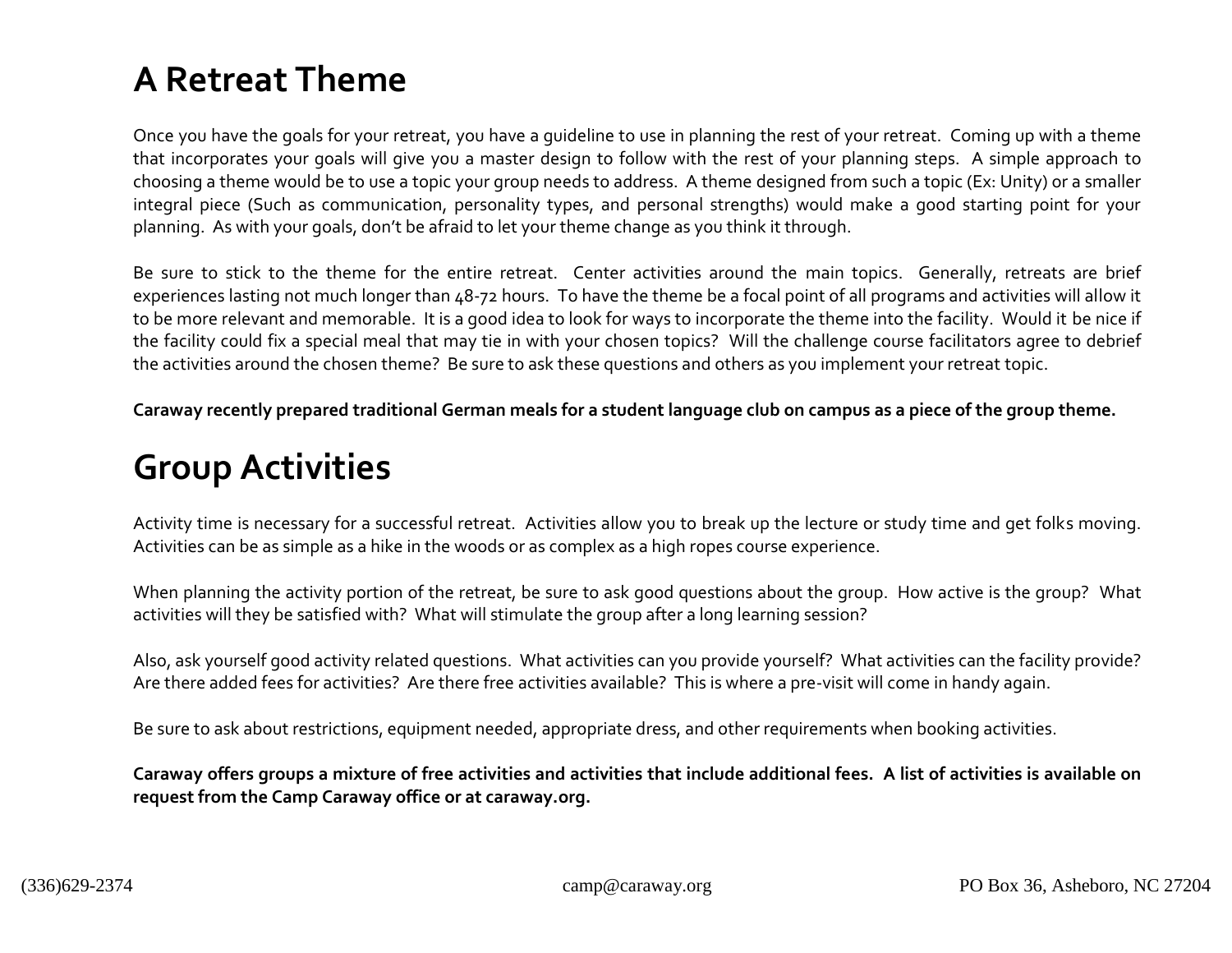## **Learning Styles of the Group**

There are many learning styles, personality types, and attention spans in a given group. Planning your retreat to incorporate parts of several of these will increase the effectiveness of your program. You could include hands on activities, artistic elements, visual presentations, small groups, individual based elements, or large group activities. If you implement the parts of your retreat in different styles, you will increase the percentage of participants who will feel that they have benefited in some way by attending.

#### **Some Learning Style Types:**

**Logical/Mathematical** – Likes to deal with numbers and abstract patterns. Often referred to as scientific reasoning. These learners like to read, write and tell stories, play word games, use computers, debate, and write in journals.

**Intrapersonal** – Comfortable with self-reflection, thinking about thinking, and spirituality. Involves knowledge of inner feelings and emotional responses. These learners prefer independent, self-paced study, journal keeping, and individualized projects.

**Musical** – Enjoys rhythmic and tonal patterns. These learners enjoy singing, listening to music, playing musical instruments, and respond to music and group singing.

**Spatial** – The key elements of this intelligence are the sense of sight and the ability to form mental images and pictures in the mind. These learners enjoy drawing, building, the design and creation of things, looking at pictures, and playing with machines.

**Linguistic** – Use words and language effectively and well. Enjoy all the possibilities of exploring and express realities through words through writing, reading, talking, and listening.

**Interpersonal** – Responds well to working with others. Able to work cooperatively and have a sense of empathy for the feelings and experiences of others. Enjoy cooperative games, board games, group brainstorming and problem solving, peer coaching, and interpersonal interaction.

**Bodily/Kinesthetic** – Uses the body to express emotion and to articulate ideas and concepts. Learn well through movement, using body language, sports and physical games, drama, dance, using clay, and building projects.

**Naturalist** – Attuned to the natural world and uses all senses to enjoy the creation. These learners enjoy the study of nature, identifying cultural artifacts, collecting, sorting, and observing variation of objects in nature.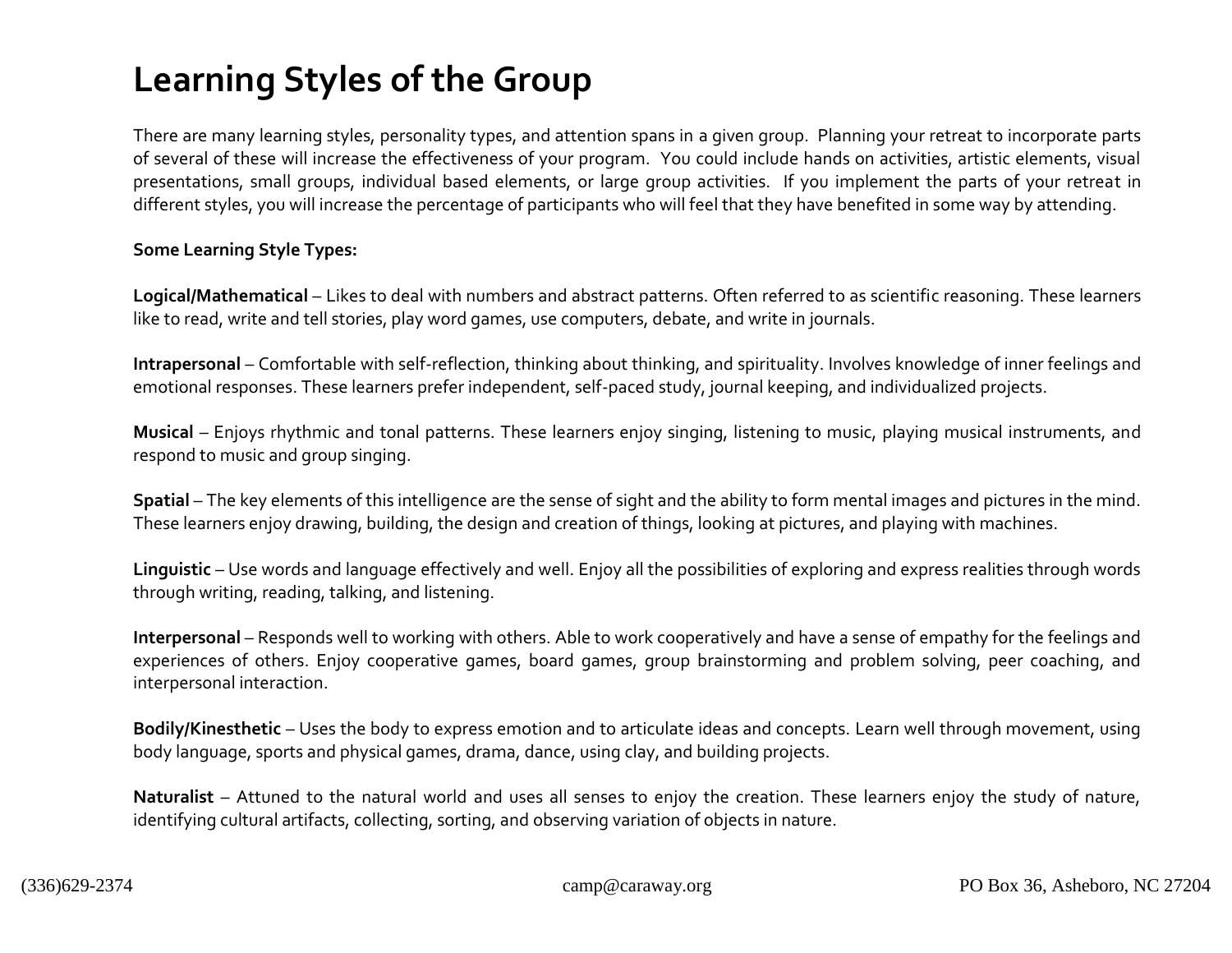## **Retreat Free Time**

Free time is a very important part of any retreat. You can provide activities for people to choose from or leave it open. Some people learn best by being completely immersed for hours on end, but others need time to process and will have shorter attention spans. No matter what ages you are working with, allow the members of your group some time to themselves to reflect on the material, fellowship, take care of personal needs, and rest their minds and bodies. Short 5-10 minute breaks throughout your sessions are a good addition, but make sure to give at least a 1-2 hour break each day to give your group time to energize.

## **Staffing**

What supervision ratio do you need for your group (if applicable)? How many volunteers, chaperones, or other leaders will you need for your event? Do you need anyone with specific skills, such as music, game facilitation, Bible study leadership, etc.?

Be sure to have your staff commit to the event a certain amount of time before the day of your retreat. Also, line up several alternates in case one of your critical staff has a last minute change and is unable to attend.

Ask the facility what staff they provide. Is there staff on-site during the entire retreat? If not, ask what the group responsibilities for the retreat are. What do you do in the case of an emergency? Do you know the location of a local medical facility? Do you know what to do in the event of a maintenance or housekeeping need?

Be sure to ask good questions and be prepared for of all scenarios.

### **Accommodations**

What sort of space do you need for your retreat? Remember to consider your meeting space and technology needs, sleeping areas and arrangements, eating space, and any requirements for your planned activities. Ask the facility detailed questions such as; "Are linens provided?" "Are there additional fees for technological items?" "What if I need special accessibility arrangements?" "What restrictions are there in the lodging space?"

**Caraway offers a variety of lodging options in our camp and our conference center.**